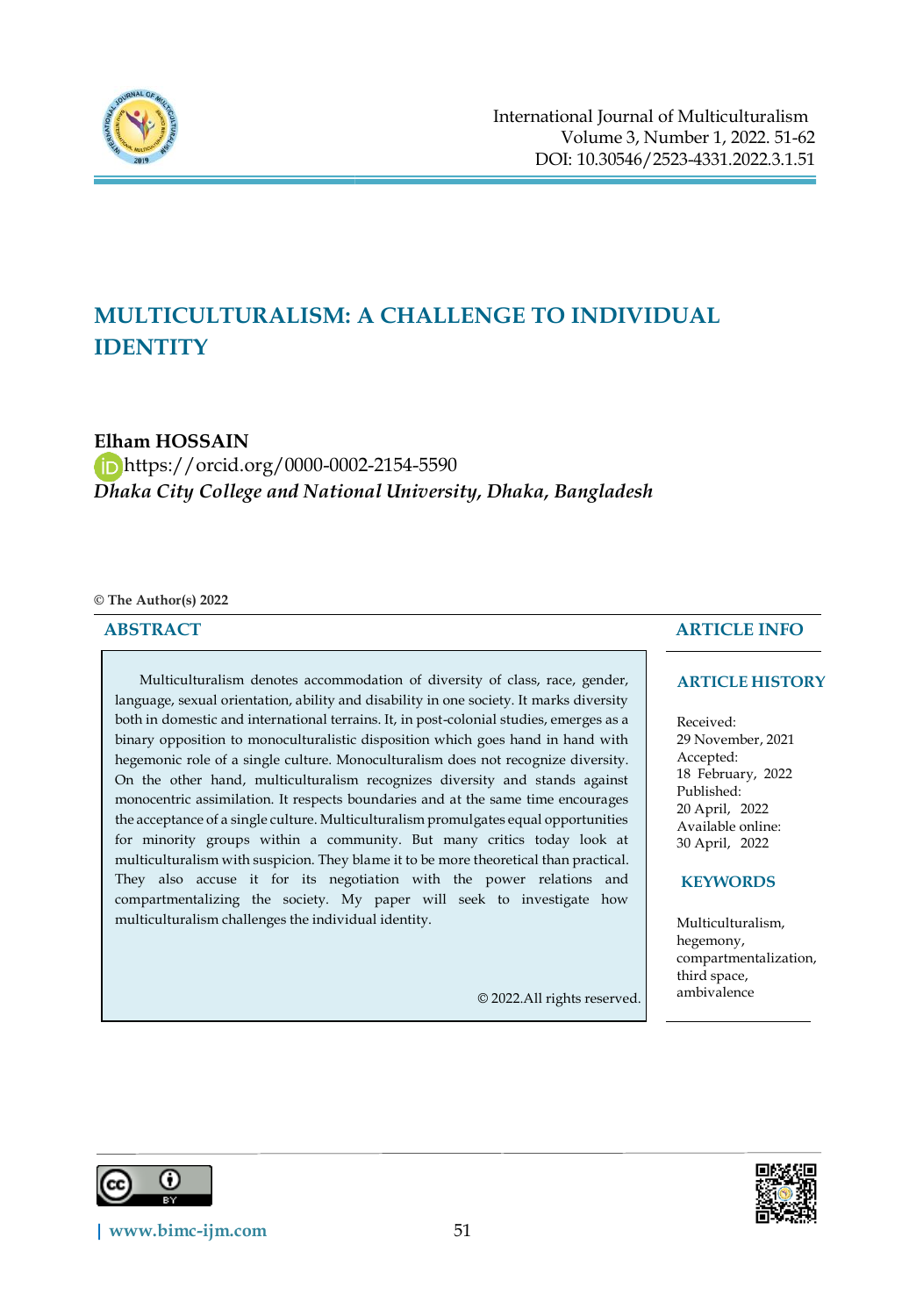#### **Introduction**

Identity is never transparent and unproblematic. It is a continuous construction process, shared and negotiated among cultural realities, histories and aesthetics. A consistent process of negotiation and challenge marks identity and thus, it threatens the claim of 'cultural identity'. In this connection, culture stands out as a discourse of flux and displacement. Standing face to face with globalism, multiculturalism, intersectionality and liquidity of entity in an era of cyber technology identity of an individual as well as a race or a nation receives 'unstable, metamorphic and even contradictory' nature defined with "multiple points of similarities as well as differences" (Braziel 2003:233). Again, identity is grounded in the archeological phenomena and the retelling of the past of a race. But migrating nature of the people, information through cybernetics, traffic in capitals, consumer products and goods cause hybridity and cross cultural identity of any race or ethnicity and make us re-think about the rubrics of the nation and nationalism. In the same vein, continuous dislocation of people in the arena of tough competition for survival in the capitalist and corporate economic framework caused by diaspora puts the conception of cultural hegemony and homogeneity in questions. Free and open movement of information through cybernetic media challenges the conception of nationalism and puts forth transnationalism in respect of geopolitical terrains. Multinational corporations and crony capitalism both in domestic and international enterprises contribute immensely to the construction of multiculturalism and hybridization of identity. The process of diaspora that began with the inception of human race has brought people of diverse religious affiliations, different linguistic backgrounds, and diverse political and economic realities together and created cultural amalgamation. Multiculturalism encourages tolerance to all diverse cultures and thus inspires cosmopolitanism. However, at the same time the hegemonic role of economically powerful races or nations plays a role in introducing cultural imperialism which by annihilating the local culture Otherizes the natives.

#### **The background Literary Identity**

Even the academia of the Third World countries plays a crucial role in creating an atmosphere of multiculturalism. A trend of teaching comparative literature in the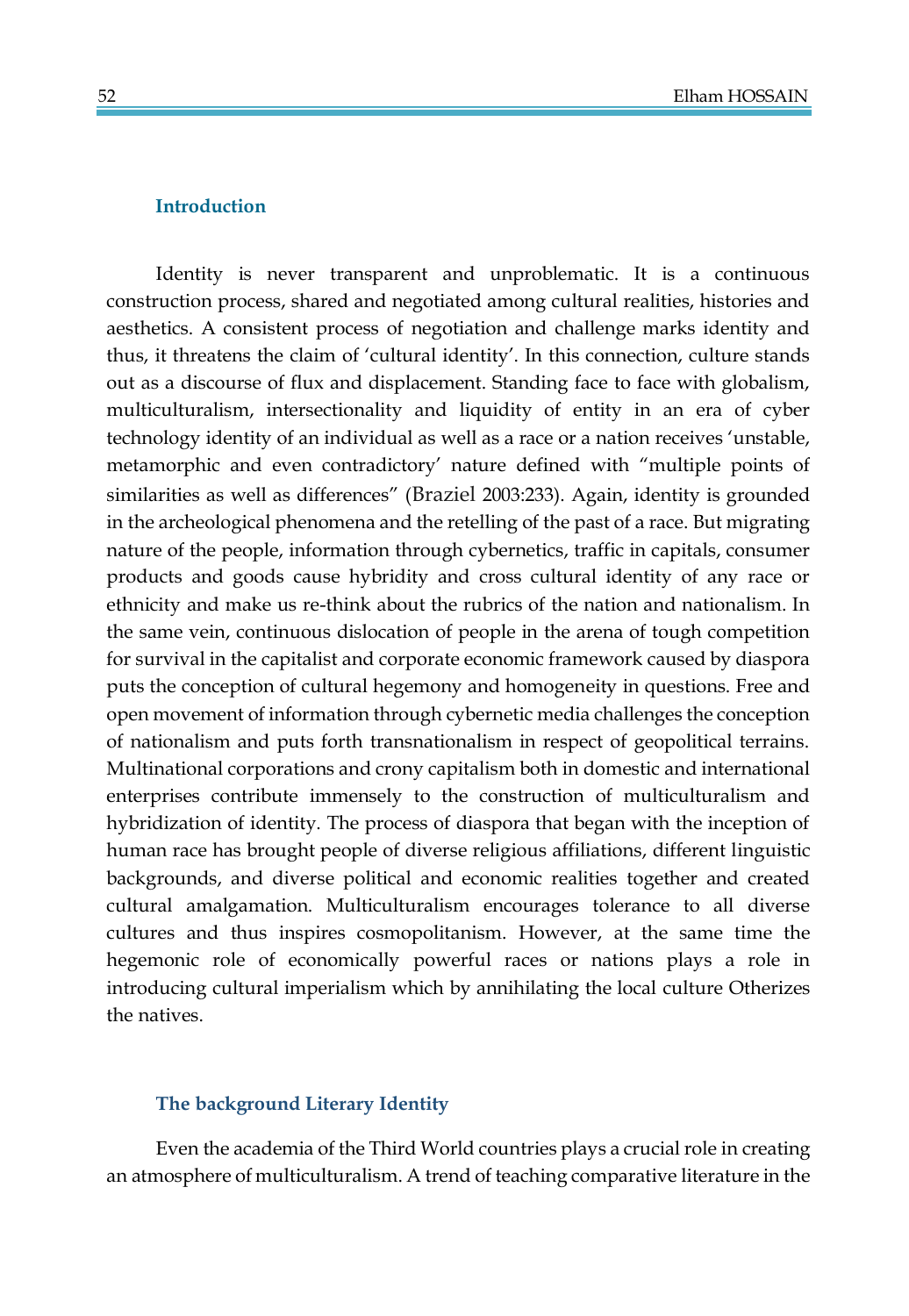universities of the Third world countries like Bangladesh has been initiated with a view to developing dialogic relationship between the First World countries and the Third World countries and promoting cosmopolitanism on the basis of multiculturalism. Due to the influence of the inclusion of comparative literature into the curriculum of the universities many are applying Western theories to interpret local literature with insignificant care for the local cultural and historical realities. Besides, the methodology followed by different universities and their departments in approaching local literary texts is most importantly tinged with Western pedagogy and hermeneutics. It accelerates multicultural vibes in the exploration of diverse people and their anthropological phenomena. In the universities of America and Europe Third World literature is studied under the title of postcolonial literature. A deliberate intention works behind this branding. It encapsulates Third World literature within a particular timeframe out of which it does not have any significant existence and this timeframe begins only from the period of the advent of the colonizers and it goes on as long as the local people live in contact with their colonizers. It implicates derogatorily that Third World literature emerges only out of the impact of the colonial hegemony other than its own cultural, historical and political aspects. In this way, Third World literature is formulated with a stereotypical label and thus, it is confined within a theoretical endeavor of branding it as alterity.

But in the universities of the Third World countries the departments of comparative literature are including American, European, African and Asian texts though they are yet to come out of the hegemonic role of the First World literature. It is undeniable that this inability is an outcome of a series of phenomena including globalization and its macro-economic system that holds an integrated world system though it works with a hypocritical view to compartmentalizing the world and dividing it on the basis of economic distinction as the First World and the Third World. Thus, as Edward Said asserts in his seminal book *Orientalism*, the world is divided into two unequal halves, Occident and Orient and "[T]the Orient was almost a European invention…" (Said 1978:9). Said wrote it in 1976, in 20th century. But now in 21st century transnational practices throughout the world under the subterfuge of globalization and globalism through the outsourcing of service industries are bringing heterogeneity of cultural and anthropological realities together and deliberately ensuring the hegemonic status of the First World countries, called so on the basis of economic and mercantile potential. It occurs mostly because of the competitive and innovative accomplishments in the production of commodities by the bourgeois capitalists. In this connection, the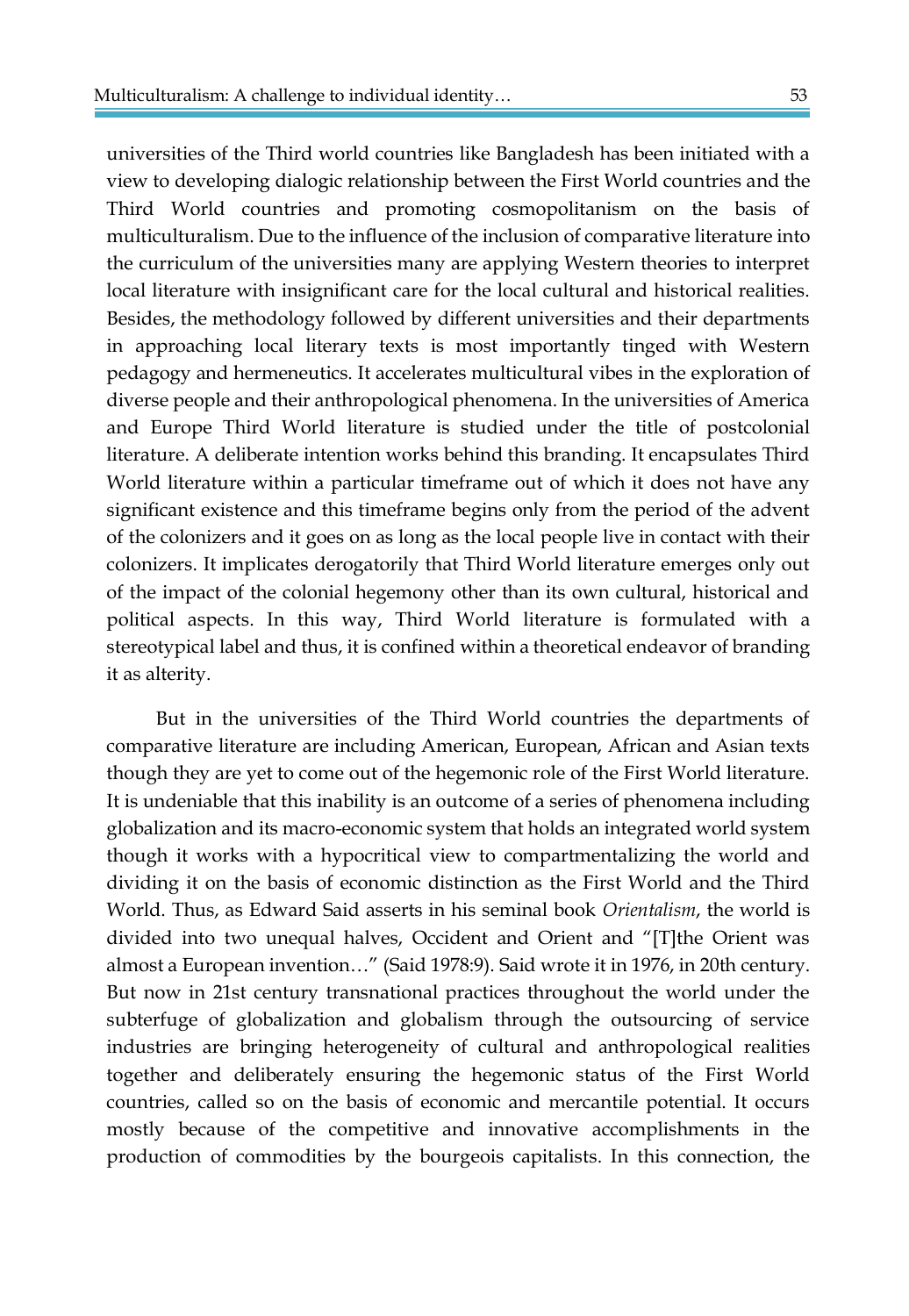prediction of Marx and Engels is relevant when they proclaim that "… bourgeois class is periodically obliged to revolutionize the instruments and relations of production, and thereby social relations in their entirety" (Mishra 2006: 148). The bourgeois capitalists revolutionize the instruments of productions from time to time to create an everlasting market and ensure a constant flow of money into their purse. In the past this market was confined within a community. But now in the age of corporate capitalism the whole world has been transformed into a global market. Revolution in the invention and innovation of machines essentially contribute to the paradigm shift of this market policy, totally based on the mode of capitalist production. And inevitably this "[C] apitalist production generates a new "vicious circle"" (Engels 1976:355). Exchange of these products among the nations requires participation of the mass from these reservoir of labor. It is more political than economic because in such a situation the circle which is formed ensures the upper hand position of the First World countries. It conspicuously appears that the mode of production is intensively related to the whole social system. So, it is not possible to conserve the old etiquettes and social values as they are closely related to the mode of production. Political and cultural realities of a nation go through changes even if the people do not migrate physically from one country to another country because the 'vicious circle' constructed by the mode of production encapsulates everybody of the global market in a polyphonic power structure. Hence, the conception of multiculturalism now is not merely defined merely by diaspora or migrated body of population only. Cyber technology and outsourcing practices contribute immensely to the dislocation and relocation of cultures and thus to the production of transnational, hybridized and multicultural identity.

True, transnationalism has replaced imperialism by creating confusion regarding the locations of centre and periphery. Now, for imperializing a geographical area or a nation commodity, culture, knowledge and language play a more important role than an army. In the name of democratization of commodity and market the corporate capitalism transforms everybody, from margin to centre, into a consumer and thus extends its market in every nook and corner of the geographical terrains. For example, in Bangladesh almost everybody, if wishes, now can use shampoo of some prominent brands because it can be purchased ranging from a 3 Taka (Bangladeshi currency, 1 US Dollar is equivalent to about 87 Taka) mini pack to more than 3 hundred Taka large container. But it never means that this mode of production and appropriation aims at creating economic and social equilibrium. These brands create connectivity among the mass population. But connectivity does never mean equality. This connectivity is constructed on the basis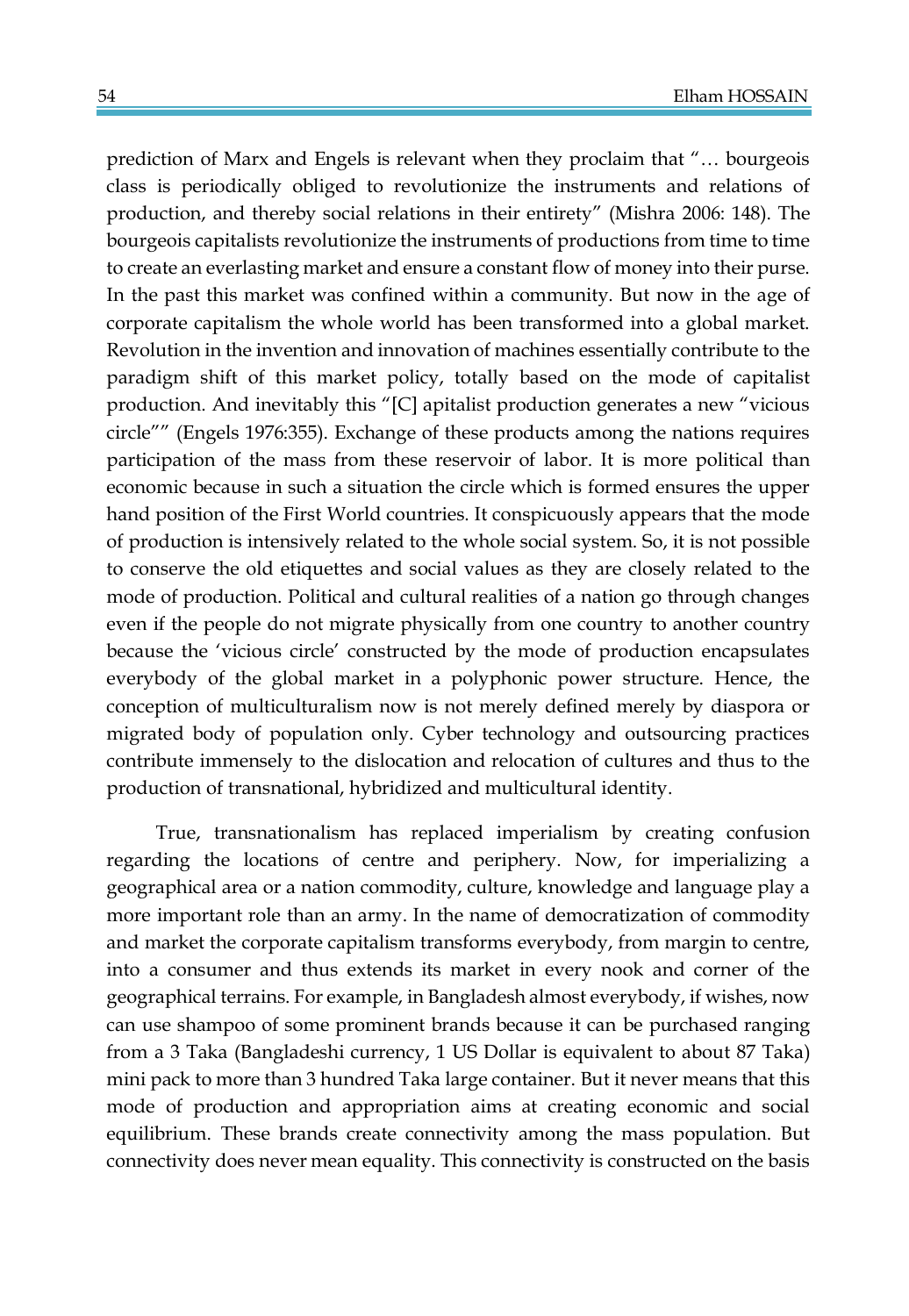of the democratization of commodity, not socialization of economy and it ensures an undisturbed flow of revenues into the purse of the capitalist producers. Thus, the slogan of multiculturalism is a deliberate initiative frequently echoed by the bourgeois capitalists for the expansion of their market. This market encircles all the compartments of the society with a distinct purpose of maintaining individual location of the classes in the society regarding their respective economic ability.

Economic ability of the transmigrated people began to decrease from 1980s when internationalization of capital became a fashion of economic enterprises. With the onset of this process many stable jobs had to encounter insecurity and "[M]any stable industrial-sector jobs had been lost through the export of manufacturing industries and related jobs abroad, frequently to Third World countries" (Schiller et al. 1992:8-9). While, in such a situation, describing the condition of the USA, Nina Glick Shiller et al. assert:

*In many large urban areas in the United States well-paying, unionized, industrial employment was replaced by service sector and clerical employment. Sweat shops and homework proliferated. The newly created employment was characterized by low pay and little or no benefits or security. (*Schiller et al. 1992: 9)

The proliferation of transnationalism as a product of corporate capitalism brings forth a revolutionary change in the construction of the new conception of multiculturalism. It is now in the twenty-first century about not only diversity but also compartmentalization in the same community or same nation because economic discrimination acts as a block on the way to synthesis among the diverse and discursive pedagogies of multiculturalism and from the perspectives of the essentialist notion, national or ethnic identity is prominently marked by hybridity and heterogeneity of conceptualizations of location. Now geographic diversity is not as much powerful as psychological diversities regarding the response of the people to varied waves of ethnographical and ethnological phenomena. Thus compartmentalization is, at present, more psychological than geographical.

## **Globalization from a multicultural perspective**

Hence, living in a compartmentalized society dominated by the hegemonic constructions those who are deprived of the privileges and opportunities provided by bourgeois capitalism create a new "cultural space which calls for a new awareness of who they are, a new consciousness, new identities" (Schiller et al 14).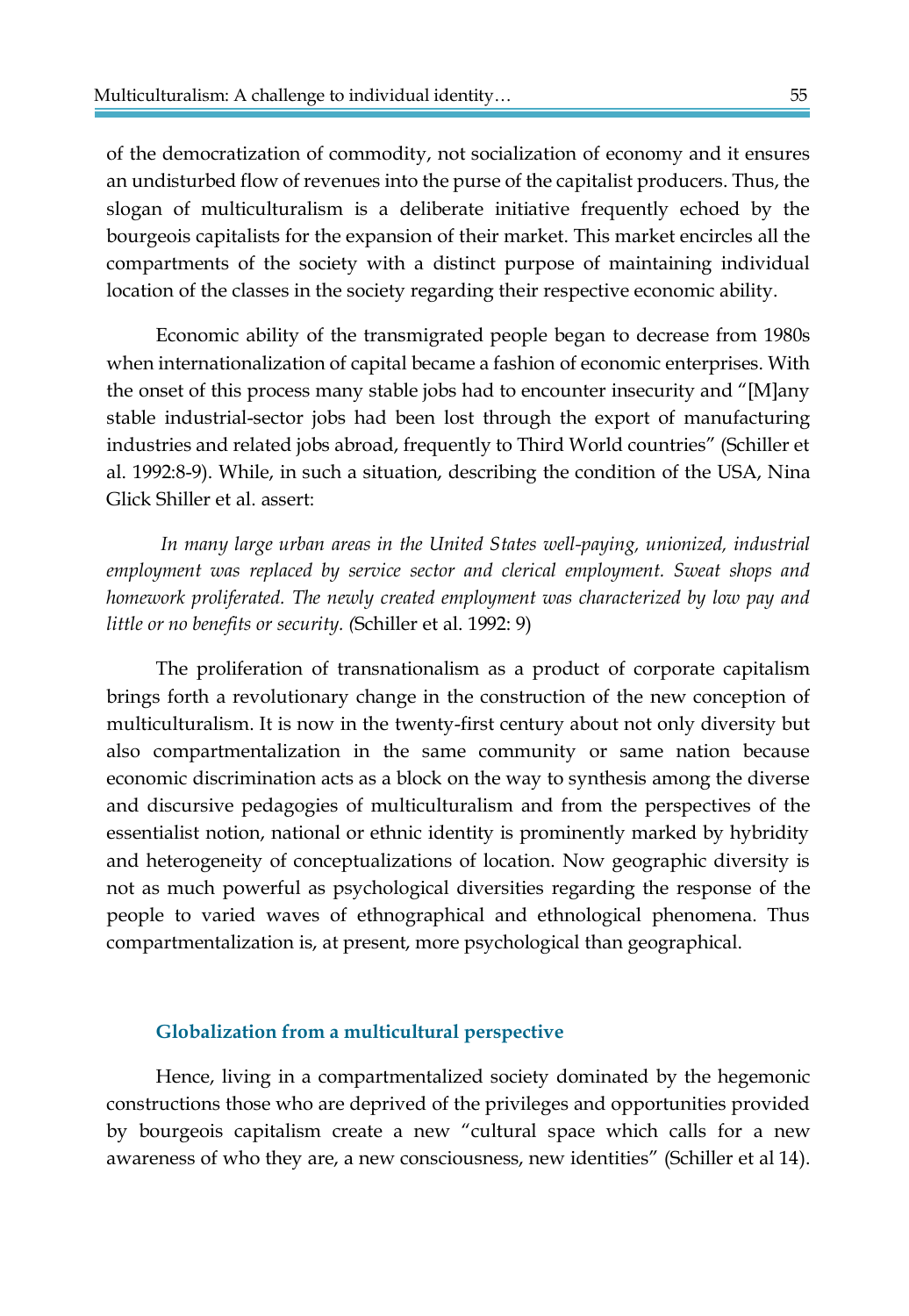Individual class possesses individual state of awareness. One is different from another in content and disposition. But the sense of nationalism which is the basis of transnationalism gives these classes a sense of shared interest and it brings all of them on a single platform which is termed as nation state. At present in the multicultural framework and in a borderless world nations of the world are living with their individual identity only because of their awareness of the distinct space and location in respect of globalism and globalization.

In an age of cybernetic information an individual's location and identity are defined not by his/her physical presence but by his/her psychological disposition. Owing to the development of hi-speed communication system, hyper technology, electronic social media, such as Facebook, WhatsApp, Instragram, IMO, YouTube and other popular forms of communication based on internet network now, people have formulated a divided self within which they are encapsulated. They are scattered in different places with different cultural and ideological realities but with a consciousness of their mother culture, history, heritage and economic realities. Consequently, they are multi-culturally constructed entity, a homogeneous selfconstructed by heterogeneous elements of culture and ideology. It is also true that multicultural atmosphere is not always capable of bringing about synthesis among different cultural groups of people. In Bangladesh most of the people usually assume that the course of their history and heritage is linear and they stick to a particular religious belief system and their over consciousness about their supposed linear religious and historical location possesses the risk for them to be detached from the diverse myths, cultural phenomena, belief system and history which deserve an extensive consideration in respect of the whole subcontinent. This monolithic disposition raises a wall between them and other people with different belief systems, ethnic identities and rituals. A good number of ethnic people living in the hill tracts of Bangladesh are neither Muslims nor Bengalese. The inclusion of their literature, rituals, history and heritage into the main stream of the culture of the majority of the people is not conspicuous. Besides, a huge number of Biharis who have not gone back to Pakistan after the Liberation War of Bangladesh in 1971 do not have any remarkable presence with their episteme and aesthetics in the main stream of Bangladeshi culture. This Bihari diaspora is now living in, in Homi Bhabha's phrase, 'the third space', in 'in-betweenness' and in the midst of becoming and unbecoming, that is, becoming remaining 'Bihari' or becoming 'Bangladeshi'. They are still marginalized even if the High Court recognized their citizenship in 2008. The present phenomenon of Rohingya drew a lot of sympathy from Bangladeshis initially mostly because of their religious affinity. But recently it is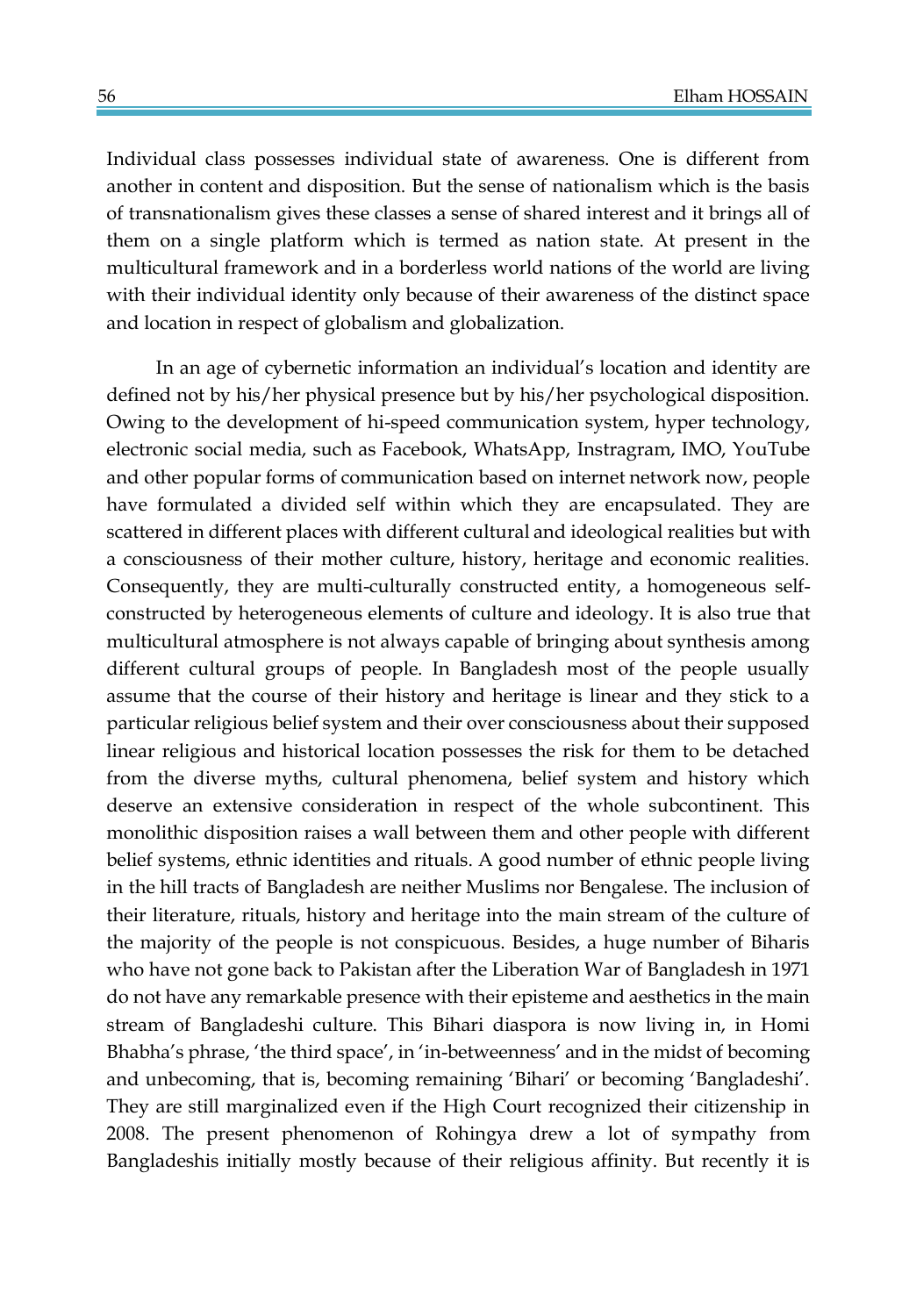known from different sources that many of them are involved in terrorist activities and drug trafficking. Consequently, they are gradually losing empathy and sympathy from the people of the country. In this connection, if multiculturalism intends that diverse people should live together on a single platform then it must ensuring an atmosphere of mutual understanding and knowledge about one another is a must. If this knowledge resist everybody to do anything that create anarchy, then the synthesis will be possibly ensured in a multicultural atmosphere. But to implement this issue the annihilation of compartmentalization is a must. Will the hegemonic culture mostly fortified by religious ideology let this happen? The solution to the problem of intolerance lies in the satisfactory answer to this question.

At present multiculturalism deserves more research and critical exploration for many reasons. Many universities around the world, even in Bangladesh, have launched Comparative Literature Department and included the text of different countries in their curricula. It is undeniable that like other aspects of life, multiculturalism gears up the study of comparative literature in the academia around the world. But the ambivalence found in the formulation of multiculturalism divides people into two major groups. One thinks that multiculturalism promulgates the essence of a liberal and cosmopolitan society. Another presumes that it provokes angst and anxiety by fragmenting a nation and placing different fragments face to face in a conflicting temperament. Even the comparative literature department in many universities, by including only the widely read foreign writers and prize winning foreign authors into their curricula, conspicuously peripheralize or marginalize the less read authors or ethnic texts of a community or race. Some major authors from Africa, Latin America or South Asia find their asylum in these curricula into which a huge number of minor author of these continents find no significant space in these curricula. This case can be looked over from political perspective. Even in the aura of multiculturalism European and American authors dominated the curricula which may be interpreted as a hegemonic exercise of dominance in the academic curricula of Third World countries. It can also be marked that almost all these texts of the First world authors are read and taught in English, a language of hegemony of Europe and America. They might be read and taught in translation into the mother tongues of the local learners. Kenyan author Ngugi wa Thiong'o defines this practice of studying literature in European languages as 'narrowness in the study of literature' (Thiong'o 1993:24). Ngugi finds with concern that even in the comparative literature departments of the universities and institutions of his country only the European languages are exercising their hegemony even if these institutions are aware of other cultures. In his words: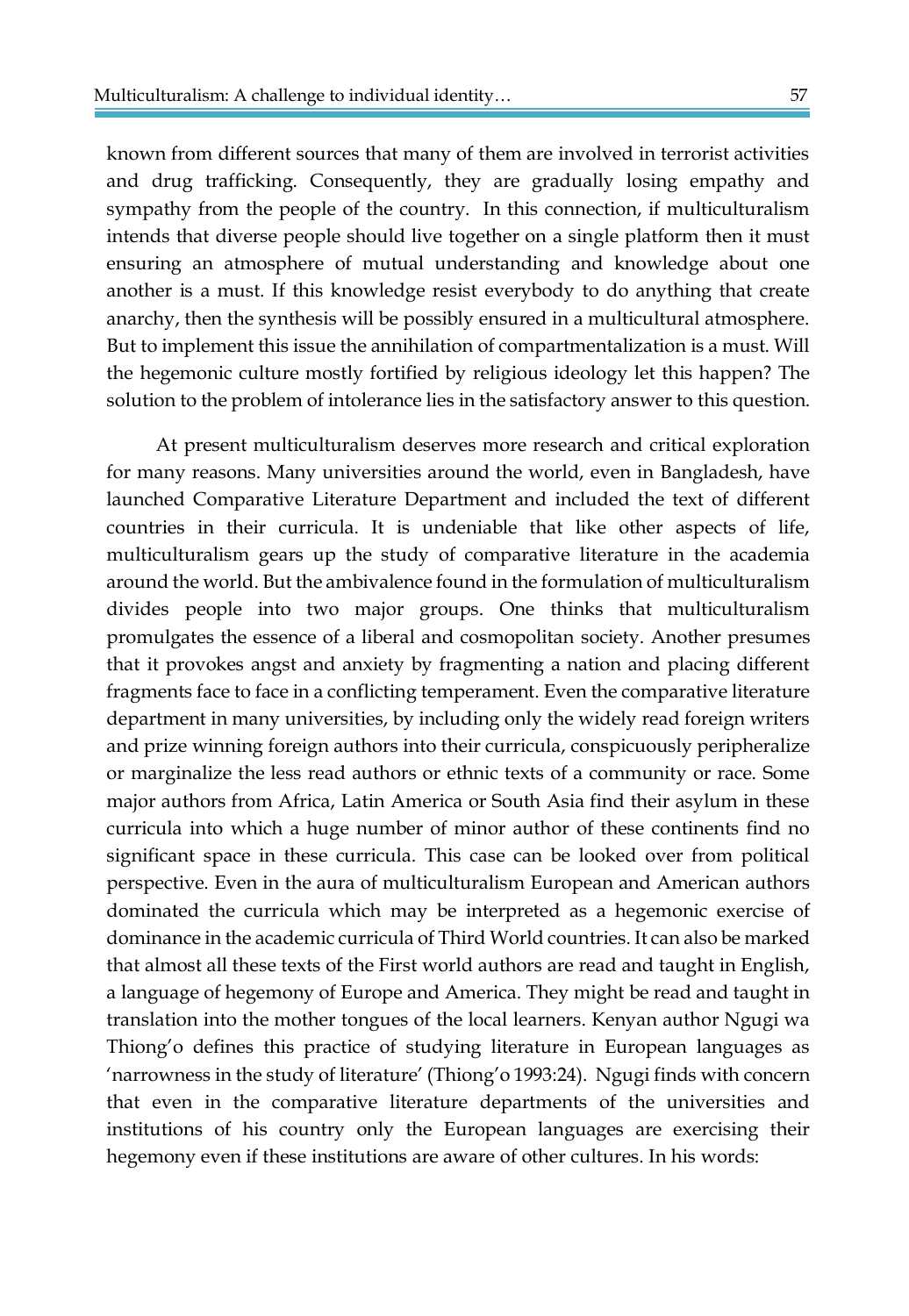In such institutions there were competing or comparative centres in the study of *humanities: the very fact one was studying in a university where there were other literature departments meant that one was aware of other cultures. But most of these departments were largely confined to the languages of Europe and within Europe to the literature produced by the natives of that language. American literature departments were for instance completely oblivious of the poetry and fiction of the African-American peoples. In the discussion of the American novel for instance, Richard Wright, James Baldwin, Ralph Ellison were hardly mentioned as part of the central tradition of the American literary imagination.* (Thiong'o 1993:25)

The impulse and speed in which the art and literature of the First World countries are assumed by the Third World readers are not found with the readers of the First World countries regarding their interest in Third World literature. This practice of marginalization is also widely available within the domestic terrain of the Third World countries. Ethnic literature in ethnic languages of the ethnic people is not usually found to have a significant space in the curricula of the universities and educational institutions in comparison with the mainstream literature in the language of the majority of the people. Then can multiculturalism be defined only from international perspective? If the intertextuality and intersection among the local heterogeneous and diverse languages, rituals, traditions and anthropological realities are not possible, how can the term multiculturalism be sufficiently defined? Rather amalgamation of local diversities can successfully fight back the hegemony of the First World countries in the name of multiculturalism. Again, in the aura of multicultural realities, the conception of multilingualism is challenged by a single hegemonic language and there is a chance that this language can segregate the readers from the essentialist and normative knowledge of the culture and political and economic realities out of which these texts assume their shape. In this way, European languages like English, French and Portuguese run with the tenet of deculturation of the local readers and take up the "role in the Disneyfication of world cultures" (Macedo et al. 2003: 17). True, in the name of multiculturalism hegemonic English, like some other European languages, is used as a means of reading and teaching the Third world literary texts and thus, "Western homogenization discourses are very evident in foreign and second language education practices" (Macedo et al. 2003: 97). In the hegemonic atmosphere created by English language while reading Third World literature "[S]peakers are unable to establish the compartmentalization necessary for survival of the language variety" (Romaine 2000: 49). In such an atmosphere heteroglossia is not encouraged. Besides, non-linear course of history leaves a lot of traumas on the Third World countries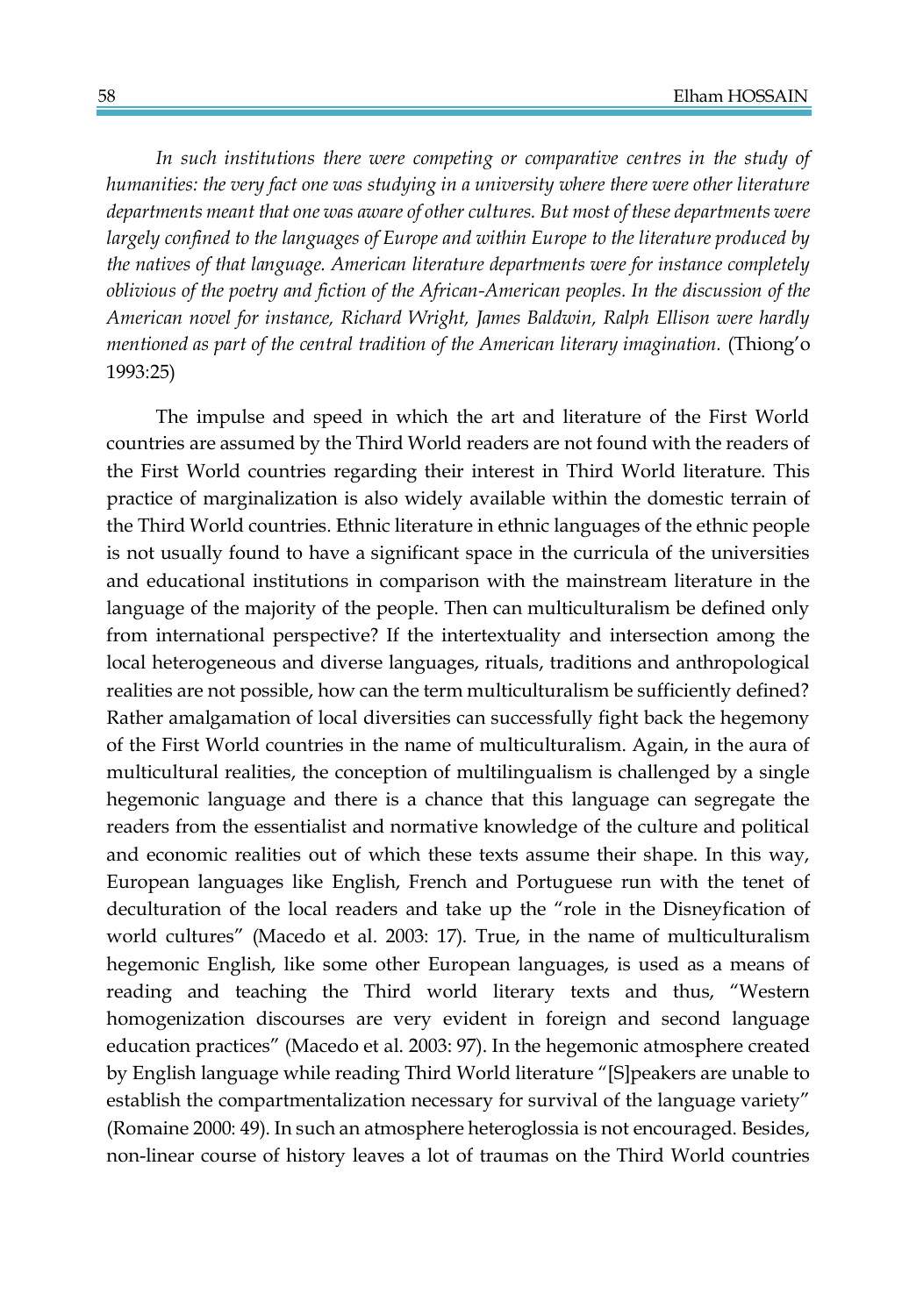and the narrowness stemming out of their traumas limit to a great extent the ability to accommodate multicultural minority rights. India, for example, still faces the challenge of accommodating the multicultural minority rights and this limitation stems out of its political narrowness emerging from the "country's partition along religious lines in 1947" (Ashcroft 2019:128). Even Bangladesh which "was founded in 1971 on the basis of secularist principles" faces the challenges of accommodating its multicultural minority because of its wide use of religion in politics in the postliberation phase (Riaz 2010:45). When a particular belief system dominantly turns into political ideology it falls into the bog of limitations to accommodate multicultural minority.

Multiculturalism challenges the notion of diglossia. Actually, diglossia can be extended to encompass more than two languages or varieties of languages in functional relationship among various linguistic groups in a society. True, the world today with multiplicity of unsolvable problems, languages, economic links and cultures is becoming one. But only a few transnationals are deciding the economic, political and linguistic destinations of the whole world. Only a few international institutions are generating policies for the whole world. Hence, multiculturalism does never mean the empowerment of all individual cultures of all nations on the basis of equality. Ngugi aptly clarifies this issue in his compelling book *Moving the Centre* in the following words:

*Those global economic and political processes invariably give rise to cultural links. The evolution of the present global order over the last five hundred years has seen the world being dominated by a handful of languages; European languages of course and the cultures these have carried will have shaped the dominated in similar ways.* (Thiong'o 1993:31)

In the name of globalization "distant parts of the world have become connected in a historically unprecedented manner" (Hodges 2004: 209). It gives rise to transnational organizations and corporations. By promoting the concept of global culture it is posing a vehement threat to the local culture and thus, in the era of postcolonialism a form of re-colonizing mission of the capitalist countries is rampant, especially in the Third World countries. Capitalist countries have brought about a revolution in bourgeois mode of production and transformed the whole world into their market. They are promulgating the terms, such as, world literature, world culture and multiculturalism and transculturalism with a view to ensuring their hegemonic location among the economically backward nations. Globalization and multiculturalism go hand in hand in the twenty-first century and "[M]uch of twenty-first Century nationalism, it can be argued, is shaped by the current crisis of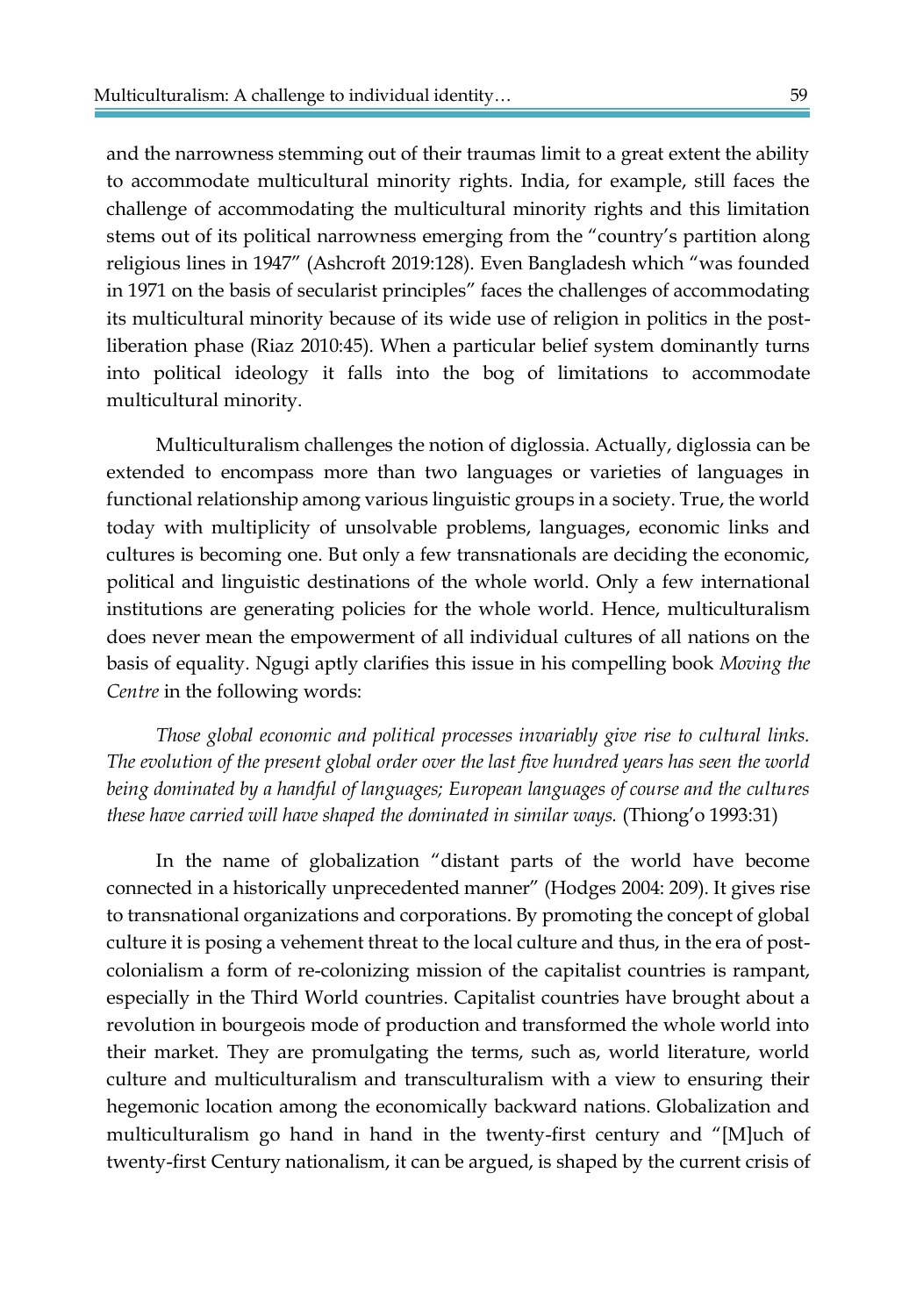globalism" (Tharoor 2020:11). But the concepts of globalization and cosmopolitanism are running with the intention of 'exploiting the privations of the poor'. In this connection, Shashi Tharoor in his seminal book *The Battle of Belonging* argues that "in the wake of globalization economic and political backlash is straightforward" (Tharoor 2020:11). Even in the developed countries resentment and rage among the poor and unemployed people are increasing because they have started thinking that the scopes of employment created by globalization and cosmopolitanism have gone to the people of developing countries like China, India, Bangladesh and some African countries. And, in this connection, Tharoor argues:

*The cultural backlash derived from the same resentment but expressed itself in a different arena: the political denunciation of global trade led to hostility towards foreigners, as more and more people sought the comforts of traditional identity and ways of life. Rage was expressed against the 'alchemical brew served up in the name of progress- liberal politics, theologies of social emancipation, technocrats, trade agreements, multiculturalism'.*  (Tharoor 2020:11-12)

Thus, the slogan of multiculturalism cannot ensure the panacea of the maladies of compartmentalization, economic, political, cultural and linguistic discrimination and its consequential resentment and rage. And in such a complicated situation the masses who look upon themselves to be the victims of the new emerging conditions, usually look at the terms with suspicion like "cosmopolitanism, multiculturalism, and secularism in the name of cultural rootedness, religious or ethnic identity and nationalists authenticity" (Tharoor 2020: 12). Multiculturalism, in this way, appears to be a threat to not only individual but also national identity of the people living in the 'contact zones' where varied cultures impact on one another. Cuban ethnologist Fernando de Ortiz is unwilling to call this process of mutual influence 'deculturation'. He rather coins this term as 'transculturation' (Hawley 2004:436). Ortiz believes that culture is synthetic and influence is not only on the part of the metropolis. This influence is two sided. But it is true that metropolis is never ready to leave any stone unturned to subjugate the Third World countries. They practice it not by arms as they did during the colonial period. Now in post-colonial period they are doing it imposing their linguistic, cultural, economic and epistemic hegemony in the name of globalization, multiculturalism and transnationalism. In this way the world is still divided into centre and margin.

Thus, a chronic ambivalence characterizes the location and identity in a multicultural society. Multiculturalism has challenged the primordial conception of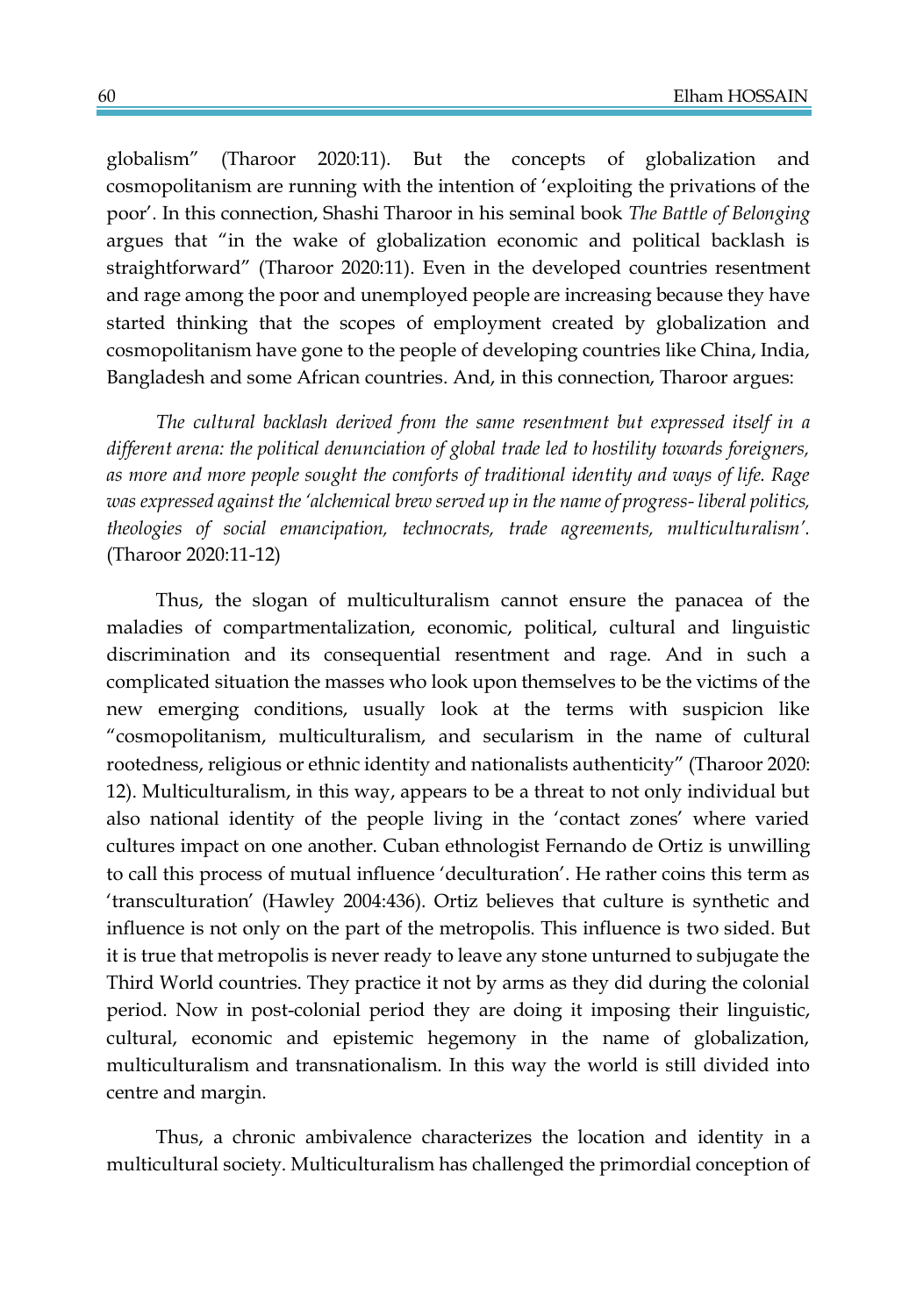identity that it is defined by the individual cultures and societies. In the past it was a very common belief that if a person can't speak Bangla he will not be called a Bangladeshi and if a person doesn't speak English he will not be called a British. But now people consider 'the idea of identity as a construct' characterized by hybridization and intertextuality among diverse phenomena (Iyall Smith 2008:16).

## **Conclusion**

Hence, transnationality is challenging the idea of nationality. A man in this era lives in a particular geographical area but his mind always travels in every corner of the world and he lives in constant process of taking and giving. Development in one corner of the world impacts the other parts of the world directly and indirectly. The collapse of American Share Market or the New York Stock Exchange impacts the world economy and all the nation have to face the scorching impact of recession. Dialectical connectivity exists among the people of different social groups. But this dialectical communication has made them strong and at the same time weak. Social groups now constantly reform and constitute themselves in open boundaries. Here lies its strength. On the other hand, in the multicultural environment the fabric of social life has seriously been disrupted as it propagates a collage self with heterogeneity and gives rise to instability, unrest, uncertainty and insecurity. Thus, this continuous process of becoming and unbecoming invariably gives birth to a chronic malady of angst and anxiety from which the globalized world cannot become totally free.

#### **Disclosure statement**

No potential conflict of interest was reported by the author.

**Contact Information E-mail:** elham\_hossain@yahoo.com